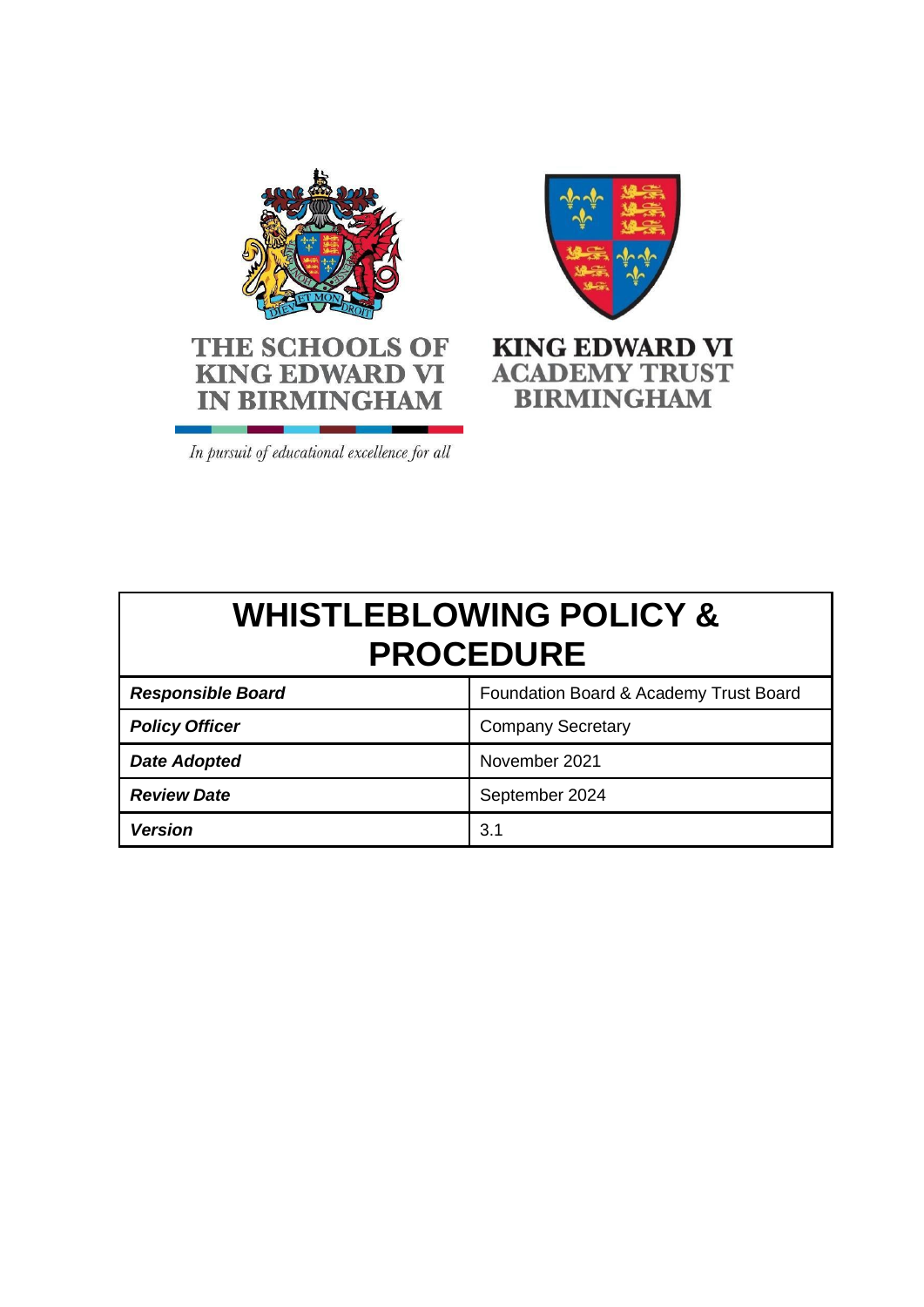## Contents

| 1.  |  |  |  |
|-----|--|--|--|
| 2.  |  |  |  |
| 3.  |  |  |  |
| 4.  |  |  |  |
| 5.  |  |  |  |
| 6.  |  |  |  |
| 7.  |  |  |  |
| 8.  |  |  |  |
| 9.  |  |  |  |
| 10. |  |  |  |
| 11. |  |  |  |
|     |  |  |  |
|     |  |  |  |
|     |  |  |  |
|     |  |  |  |
| 16. |  |  |  |
|     |  |  |  |
|     |  |  |  |
| 19. |  |  |  |
| 20. |  |  |  |
|     |  |  |  |
|     |  |  |  |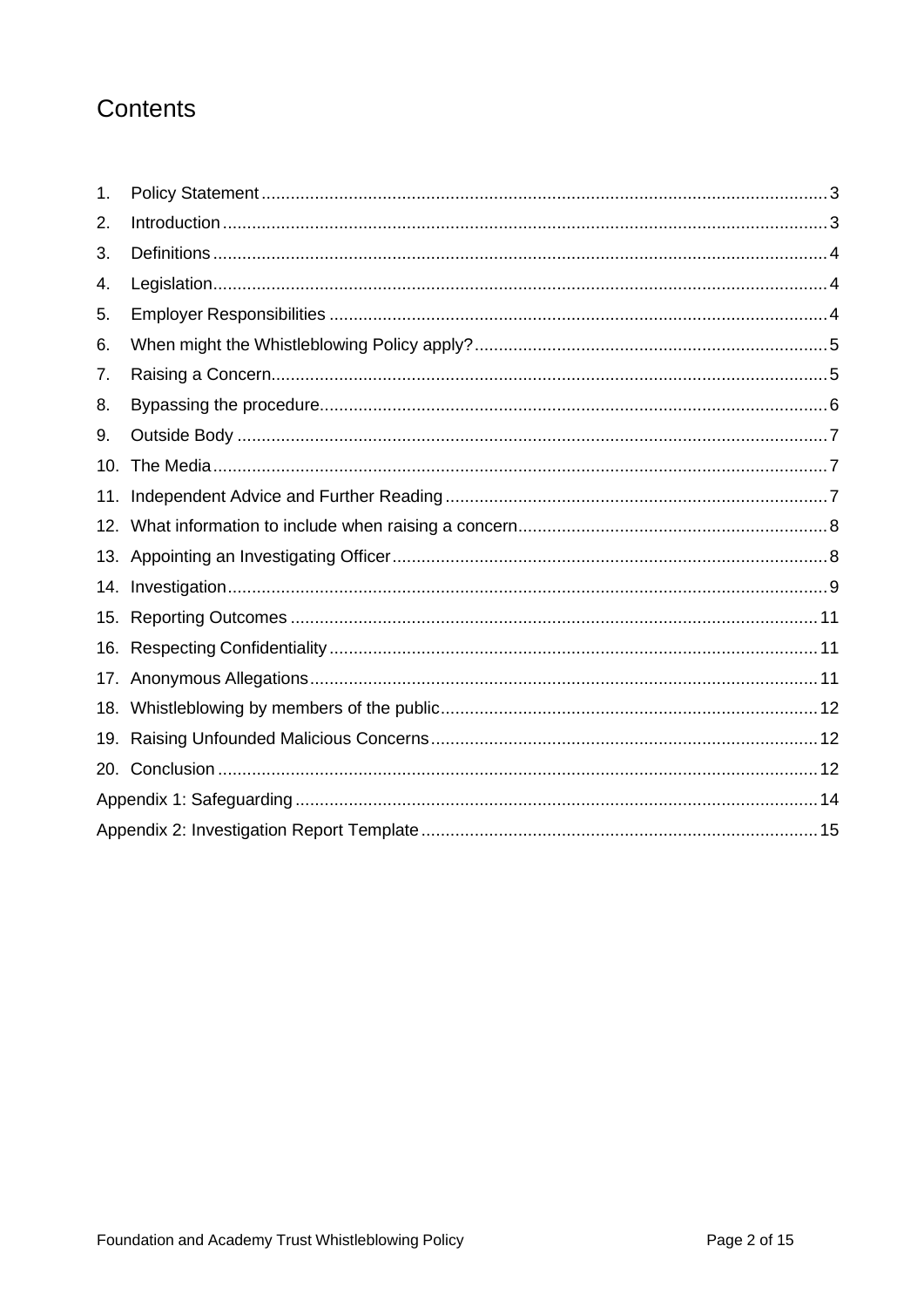#### **THE SCHOOLS OF KING EDWARD VI IN BIRMINGHAM AND KING EDWARD VI ACADEMY TRUST BIRMINGHAM WHISTLEBLOWING POLICY**

#### <span id="page-2-0"></span>**1. Policy Statement**

- 1.1. The Staff and Governors/Trustees of the Foundation seek to run all aspects of business and activity with full regard for high standards of conduct and integrity. In the event that members of staff, parents, governors or the school community at large become aware of activities which give cause for concern, the Schools have established the following whistleblowing policy, or code of practice. This will act as a framework to allow concerns to be raised confidentially and provides for a thorough and appropriate investigation of the matter to bring it to a satisfactory conclusion.
- 1.2. The Foundation are committed to tackling fraud and other forms of malpractice and treat these issues seriously. They recognise that some situations may be extremely sensitive and have therefore developed a system which allows for the confidential raising of concerns within the school environment but also has recourse to an external party outside the management structure.
- 1.3. The Foundation are committed to creating a climate of trust and openness so that a person who has a genuine concern or suspicion can raise the matter with full confidence that the matter will be appropriately considered and resolved.
- 1.4. The provisions of this policy apply to matters of suspected fraud and impropriety and not matters of more general grievance which would be dealt with under the grievance procedures.

#### <span id="page-2-1"></span>**2. Introduction**

- 2.1. The purpose of this policy is to set out a framework outlining The Schools of King Edward VI in Birmingham the 'Foundation Charity') and the King Edward VI Academy Trust's (the 'Academy Trust') (collectively the 'Foundation') approach to whistleblowing.
- 2.2. All persons employed by the Foundation are under an obligation implied in their contract of employment to give honest and faithful service to their employer. This includes an obligation not to disclose to external sources any trade secrets or confidential information acquired during the course of employment or act in a manner that will undermine the mutual trust and confidence on which the employment relationship is based. The Public Interest Disclosure Act 1998 (PIDA) complements those obligations by providing protection to employees for disclosures made in the public interest of certain specific types of information, which in most cases will be of a confidential nature.
- 2.3. This Policy is designed to deal with disclosure of information by an employee that relates to some danger, bribery, corruption, fraud or other unlawful or unethical conduct in the workplace. Employment legislation governs the making of disclosures concerning workplace activities and is intended to protect employees who blow the whistle on bad practice from being subjected to any detriment or from being unfairly dismissed as a result. This Policy is available to all employees who discover something they feel that they should pass on in the interests of the public. All types of wrongdoing are included whether they are acts committed by fellow employees, faults in School procedures or oversights which should be rectified. The Policy should be used even in the event that the act or omission causing you concern has finished or has not yet started.
- 2.4. This Policy enables employees and other persons working for the Foundation or on our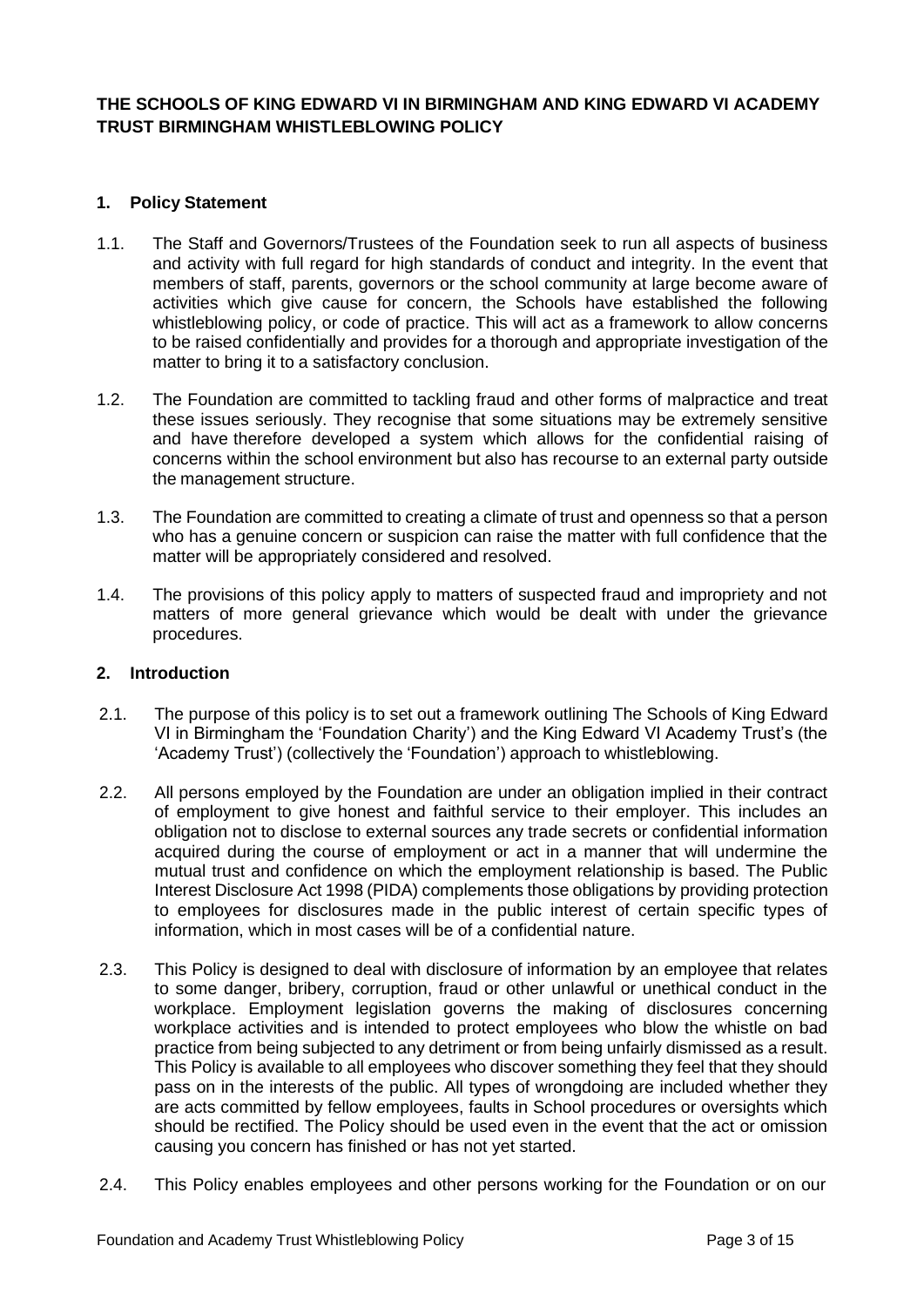premises, together with suppliers and those providing services under a contract with the Foundation, to confidentially voice concerns over suspected malpractice or wrongdoing.

#### <span id="page-3-0"></span>**3. Definitions**

- 3.1. The Schools of King Edward VI in Birmingham (the 'Foundation Charity') (registration no. 529051) charity, comprises of the two Independent Schools and the Foundation Office. TheKing Edward VI Academy Trust Birmingham (the 'Academy Trust') (registration no. 10654935) incorporates the Academies. (The Foundation Charity and the Academy Trust are collectively the 'Foundation'.)
- 3.2 In this Policy 'Employee' means any person employed by or who volunteers (i.e., Governors and Trustees) for the Foundation Charity or the Academy Trust. For the avoidance of doubt, this definition includes all personnel training on the King Edward's Consortium initial teacher training programmes.

#### <span id="page-3-1"></span>**4. Legislation**

- 4.1. The European Convention on Human Rights was incorporated into UK law by the Human Rights Act 1998, and the Public Interest Disclosure Act 1998 (PIDA) which reflects article 10 of the Convention in providing the right to freedom of expression. The PIDA came into force on 2 July 1999 and offers a framework of protection against victimisation or dismissal for workers who blow the whistle on criminal behaviour or other wrongdoing. Further provisions were introduced by the Enterprise and Regulatory Reform Act 2013.
- 4.2. Keeping Children Safe in Education applies a statutory duty for schools to provide a mechanism in which individuals are able to raise concerns about poor or unsafe practice and potential failures in a school's safeguarding regime and that such concerns will be taken seriously by the senior leadership team.
- 4.3. The term 'whistleblowing' has no legal definition within EC or UK law; however, it has been used to describe incidents where an employee (which for these purposes includes not only employees but workers and other staff members) reports some alleged wrongdoing within an organisation. In this policy 'whistleblowing' means the reporting of suspected misconduct, illegal acts or failure to act within the Foundation.

#### <span id="page-3-2"></span>**5. Employer Responsibilities**

- 5.1. As an employer it is good practice to create an open, transparent and safe working environment where workers feel able to speak up. A whistleblowing policy shows an employer's commitment to listen to the concerns of workers. By having clear policies and procedures for dealing with whistleblowing, an organisation demonstrates that it welcomes information being brought to the attention of management. This is also demonstrated by the following:
	- Recognising workers are valuable ears and eyes;
	- Getting the right culture;
	- Training and support:
	- Being able to respond;
	- Better control:
	- Resolving the wrongdoing quickly
- 5.2. The Heads of the Schools are responsible for ensuring that this policy is communicated to all staff and the CEO to all Foundation Office staff**.**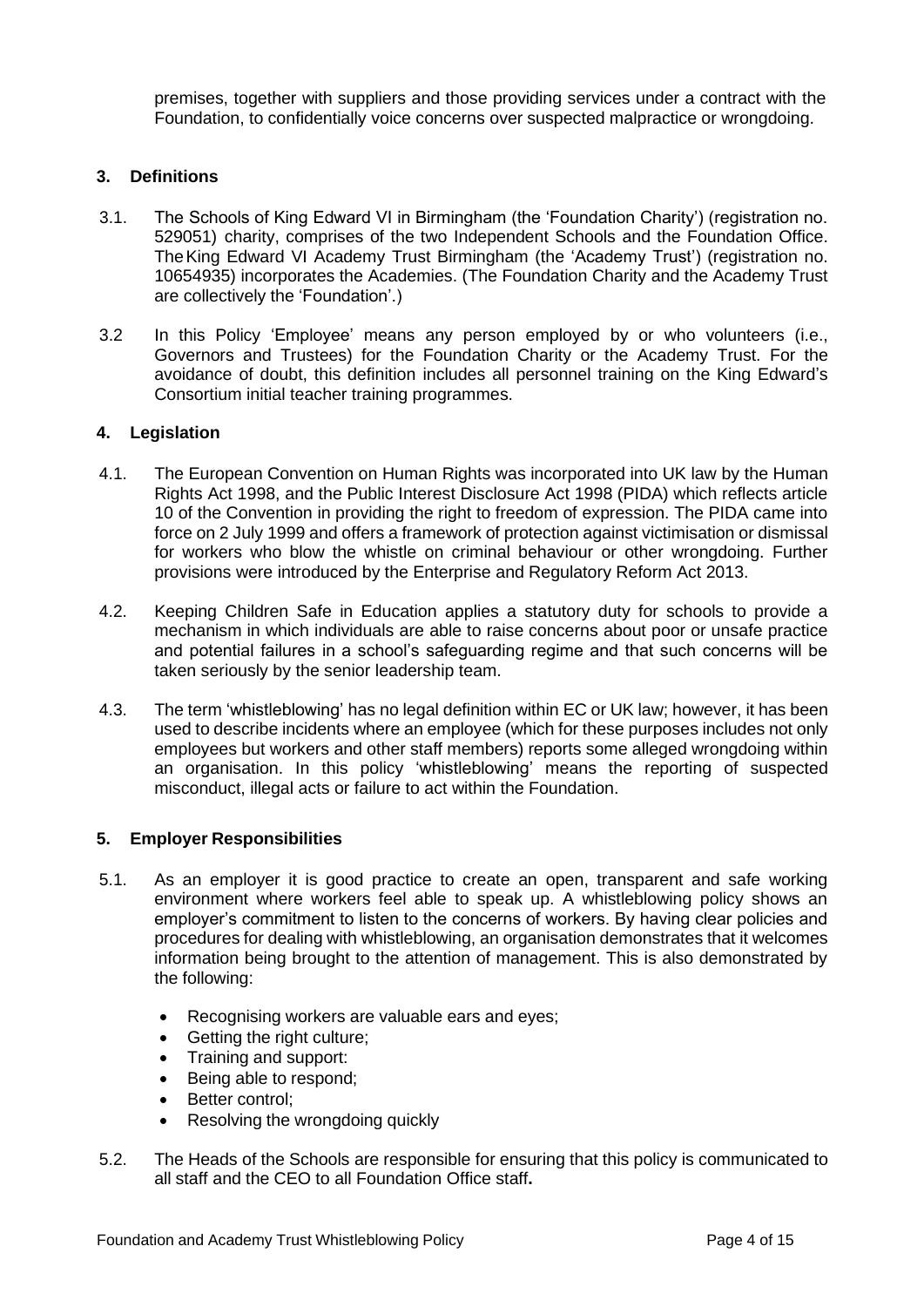#### <span id="page-4-0"></span>**6. When might the Whistleblowing Policy apply?**

- 6.1. Concerns to be reported under this Policy may relate to something which involves an issue in the public interest where the individual raising the concern has reasonable belief that is either happening, has taken place, or is likely to happen in the future.
- 6.2. A "qualifying disclosure" means any disclosure of information which, in the reasonable belief of the member of staff making the disclosure, tends to show one or more of the following:
	- i. that a criminal offence has been committed, is being committed or is likely to be committed, e.g., fraud and deceit, manipulation of accounting records and finances, decision-making for personal gain, abuse of position;
	- ii. that a person has failed, is failing or is unlikely to comply with any legal obligation to which he is subject (i.e., the School is breaking the law) - e.g., not having appropriate insurance, inappropriate use of school assets or funds, serious breaches of procedures which may advantage a particular party (e.g., tampering with tender documentation, failure to register a personal interest);
	- iii. that a miscarriage of justice has occurred, is occurring or is likely to occur;
	- iv. that the health or safety of any individual has been, is being or is likely to be endangered;
	- v. that the environment has been, is being or is likely to be damaged; or
	- vi. that information tending to show any matter falling within any one of the preceding paragraphs has been, is being or is likely to be deliberately concealed.
- 6.3. This policy also applies to behaviour likely to bring the Foundation into disrepute or to attract public opprobrium.
- 6.4. The Whistleblowing Policy is not intended to replace existing procedures:
	- If your concern relates to your own treatment as an employee, you should raise it under the existing grievance or harassment procedures
	- If a person has a concern about services provided to him/her, it should be raised via the Complaints Policy
- 6.5. If in the course of investigation any concern raised in relation to the above matters appears to the investigator to relate more appropriately to a grievance, bullying or harassment, or discipline, those procedures will be invoked, instead of or, where appropriate, in addition to this procedure.

#### <span id="page-4-1"></span>**7. Raising a Concern**

- 7.1. If an employee experiences something in the workplace which they perceive to be wrongdoing, it is important that the concern is raised straight away. Proof is not required as this is the Foundation's responsibility to acquire. The employee must, however, have a reasonable belief that disclosing the information is in the public interest before raising a concern using the procedure set out in this Policy.
- 7.2. The whistleblower should raise the matter internally in the first instance to allow those school staff and governors/trustees in positions of responsibility and authority the opportunity to right the wrong and give an explanation for the behaviour or activity.
- 7.3. A number of individuals have been designated specifically to deal with such matters and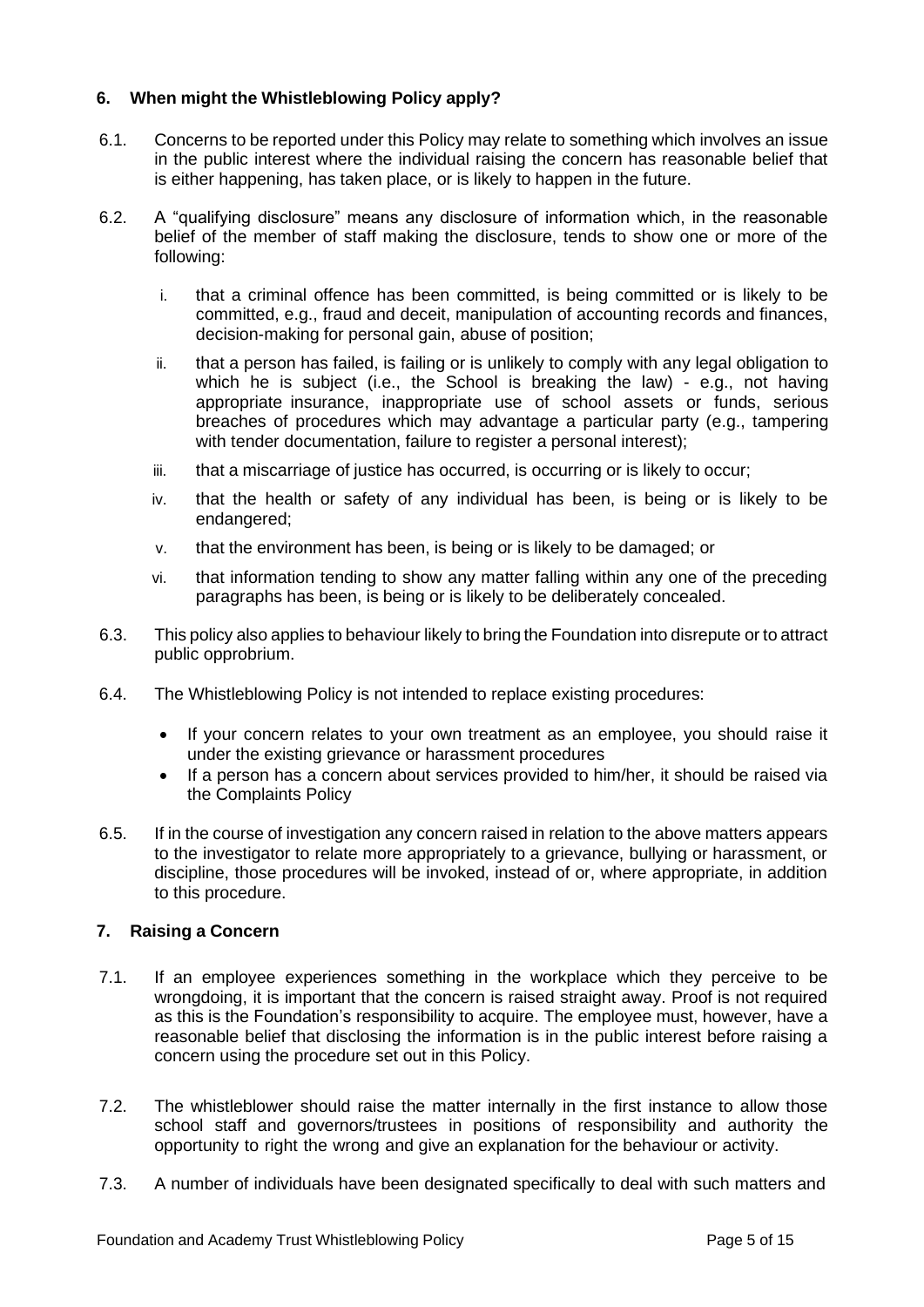the whistleblower is invited to decide which of the individuals would be the most appropriate person to deal with the matter.

#### 1. **For school-based staff:**

Head of Department/Line Manager; or

Chief Master/Principal/Head Teacher; or

Chair of Governors of the school concerned; c/o the Foundation Office, Edgbaston Park Road, Birmingham, B15 2UD, or

Company Secretary, c/o the Foundation Office, Edgbaston Park Road, Birmingham, B15 2UD [cosec@ske.uk.net.](mailto:laura.ganderton@ske.uk.net)

#### 2 **For staff not attached to any school or for matters not pertaining to any school:**

Head of Department/Line Manager; or

Chief Executive Officer; or

Company Secretary, c/o the Foundation Office, Edgbaston Park Road, Birmingham, B15 2UD [cosec@ske.uk.net;](mailto:laura.ganderton@ske.uk.net) or

The Chair of the Foundation Audit Committee; c/o the Foundation Office, Edgbaston Park Road, Birmingham B15 2UD;

The Chair of the Academy Trust Audit Committee; c/o the Foundation Office, Edgbaston Park Road, Birmingham B15 2UD;

The Chair of the Academy Trust Board; c/o the Foundation Office, Edgbaston Park Road, Birmingham B15 2UD (for Academies); or

The Chair of the Foundation Board; c/o the Foundation Office, Edgbaston Park Road, Birmingham B15 2UD.

- 7.4. Provided that this Policy is used appropriately and correctly, you will not suffer any detriment as a result of reporting the wrongdoing. A failure to follow this Policy may however make the disclosure unreasonable and the protection given to you by this Policy may be lost.
- 7.5. The whistleblower may prefer to raise the matter in person, by telephone, by email or in written form marked private and confidential and addressed to one of the above individuals.All matters will be treated in strict confidence and anonymity will be respected wherever possible.
- 7.6. Procedures for dealing with such matters have been developed and will be applied and every effort will be made to respect the confidentiality of the whistleblower. This Policy ensures that relevant external bodies are informed if necessary.

#### <span id="page-5-0"></span>**8. Bypassing the procedure**

8.1. In extreme circumstances (where you have a reasonable belief that: the School will subject you to detriment or a cover-up is being mounted by the School or you have not received a response to your allegation) you will have the right to raise your concern directly with a relevant and appropriate outside body. This may however cause damage to the School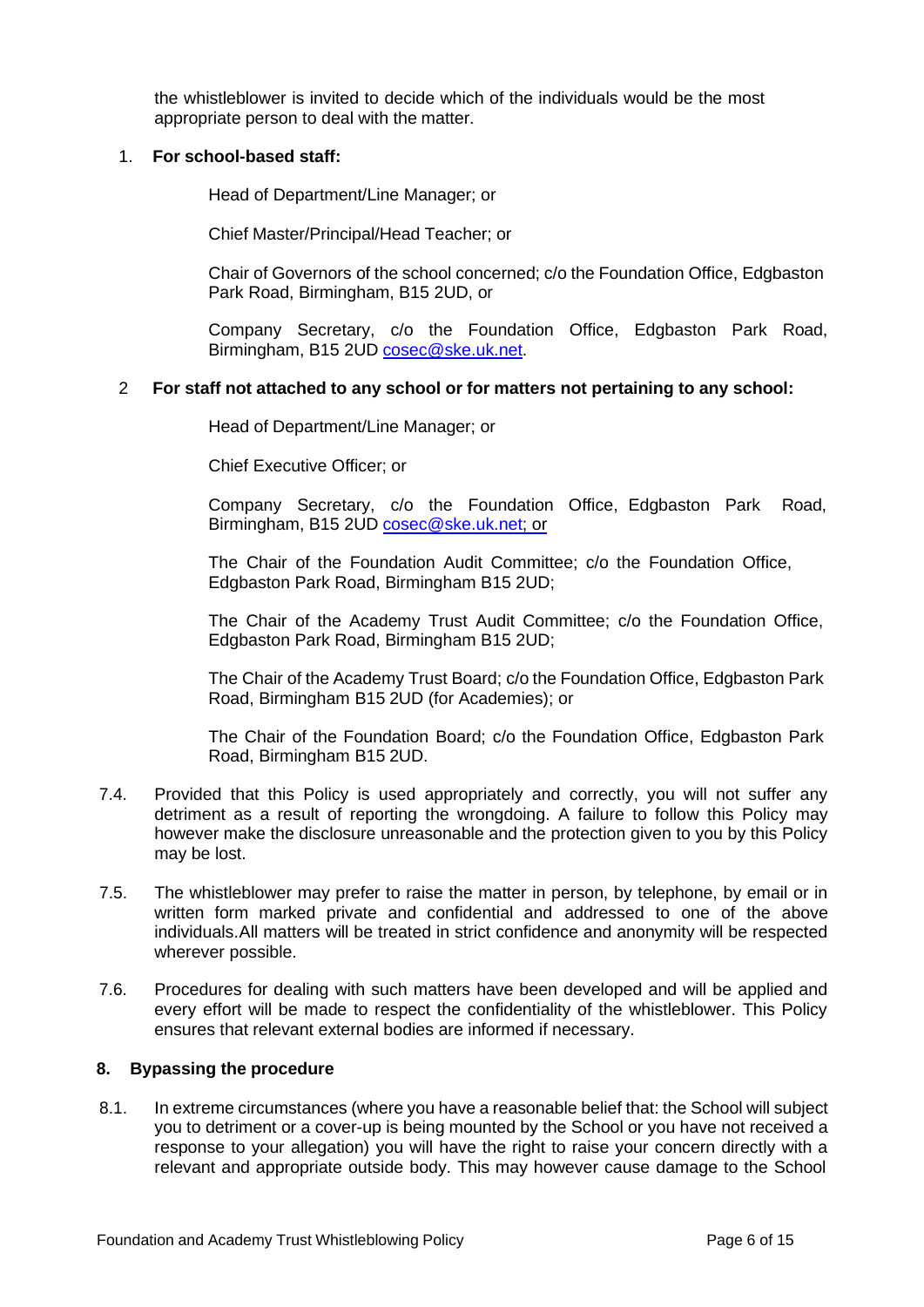and its reputation as well as constitute a breach of your own duty of confidentiality towards the School and this action should only be taken in extreme circumstances and after careful thought.

#### <span id="page-6-0"></span>**9. Outside Body**

- 9.1. If you do not receive a response within seven days you shall be entitled to notify a relevant and appropriate body outside the School which may include:
	- the Local Authority Designated Officer;
	- Children's Social Care;
	- the NSPCC Whistleblowing Helpline;
	- the Health and Safety Executive;
	- the Environment Agency;
	- the Information Commissioner;
	- the Department for Education (DfE);
	- the Department for Business, Enterprise and Regulatory Reform;
	- the Police:
	- the Charity Commission;
	- the Office for Standards in Education, Children's Services and Skills (Ofsted).

#### <span id="page-6-1"></span>**10. The Media**

10.1 Even where extreme circumstances are thought to exist, you should under no circumstances approach a commercial body or the media with details of the suspected wrongdoing. If you approach any such body and / or where your concern is disclosed for personal gain, the School may consider this to be gross misconduct and immediate disciplinary action may be taken against you. Any individual who approaches the media before following due process as set out in this policy is unlikely to be protected by whistleblowing law.

#### <span id="page-6-2"></span>**11. Independent Advice and Further Reading**

- 11.1 Individuals who feel unsure about whether or how to raise a concern or want confidential advice can contact the independent charity Protect on 020 3117 2520 or email [whistle@protect-advice.org.uk. T](mailto:whistle@protect-advice.org.uk)heir lawyers can give free confidential advice on how to raise a concern about serious malpractice at work.
- 11.2. Free information and advice can also be obtained from the Advice, Conciliation and Arbitration Service (ACAS) – Telephone: 0300 1231 100.
- 11.3. Additional information is available at [www.gov.uk/whistleblowing,](http://www.gov.uk/whistleblowing) within ['Keeping](https://www.gov.uk/government/publications/keeping-children-safe-in-education--2) Children Safe [in Education'](https://www.gov.uk/government/publications/keeping-children-safe-in-education--2) (DfE).
- 11.4. There may be occasions, for whatever reason where the whistleblower feels uncomfortable about reporting the matter within the organisation. There are other ways, some of which are set out in law, that a worker may make a disclosure without losing their rights under whistleblowing law. One option for external disclosures of this type is Prescribed Persons. Prescribed Persons are mainly regulators and professional bodies but include other persons and bodies such as MPs.
- 11.5 The Prescribed Persons Order 2014 sets out a list of over 60 organisations and individuals that a worker may approach outside their workplace to report suspected or known wrongdoing. The organisations and individuals on the list have usually been designated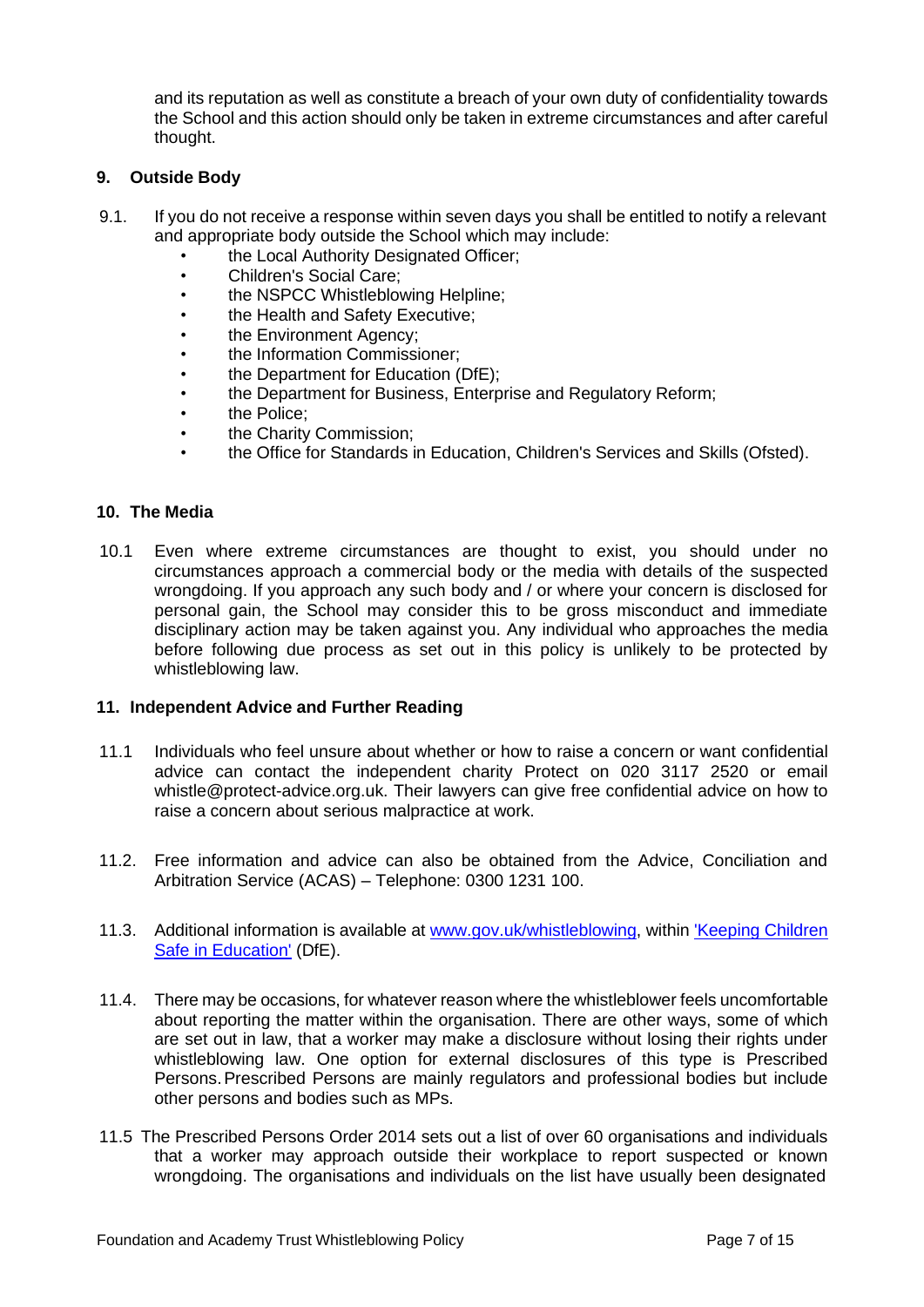as prescribed persons because they have an authoritative or oversight relationship with the sector, often as a regulatory body. The relevant contacts for the Foundation are:

**The Charity Commission for England and Wales -** about the proper administration of charities in England and Wales and of funds given or held for charitable purposes in England and Wales.

Charity Commission Tel: 0300 066 9197 Email: [whistleblowing@charitycommission.gsi.gov.uk](mailto:whistleblowing@charitycommission.gsi.gov.uk) [www.charitycommission.gov.uk](http://www.charitycommission.gov.uk/)

**Secretary of State for Education -** about matters relating to the following educational institutions in England: Independent schools (including academies and free schools).

Ministerial and Public Communications Division Department for Education Piccadilly Gate Store Street Manchester M1 2WD Tel: 0370 000 2288 Online contact form: [www.education.gov.uk/contactus](http://www.education.gov.uk/contactus)

#### <span id="page-7-0"></span>**12. What information to include when raising a concern**

- 12.1. When raising a concern under this procedure, an employee should provide the following information where possible:
	- the nature of the concern and its key elements,
	- when it happened,
	- who was involved.
- 12.2. In addition to details of the concern, an employee should try to provide the following information:
	- the background and reason behind the concern;
	- whether they have already raised a concern with anyone and the response;
	- any other relevant dates;
	- if applicable, any personal interests must be declared from the outset.
- 12.3. It is important that matters are not investigated by employees themselves. Proof is not needed, just a reasonable, honest belief that wrongdoing has occurred or is likely to occur.

#### <span id="page-7-1"></span>**13. Appointing an Investigating Officer**

- 13.1. The appropriate investigator should possess all the following:
	- An ability to investigate objectively without bias.
	- No stake in the outcome. The investigator should not have a personal relationship with the involved parties. The outcome should not directly affect the investigator's position within the organization.
	- Skills that include prior investigative knowledge and working knowledge of employment laws.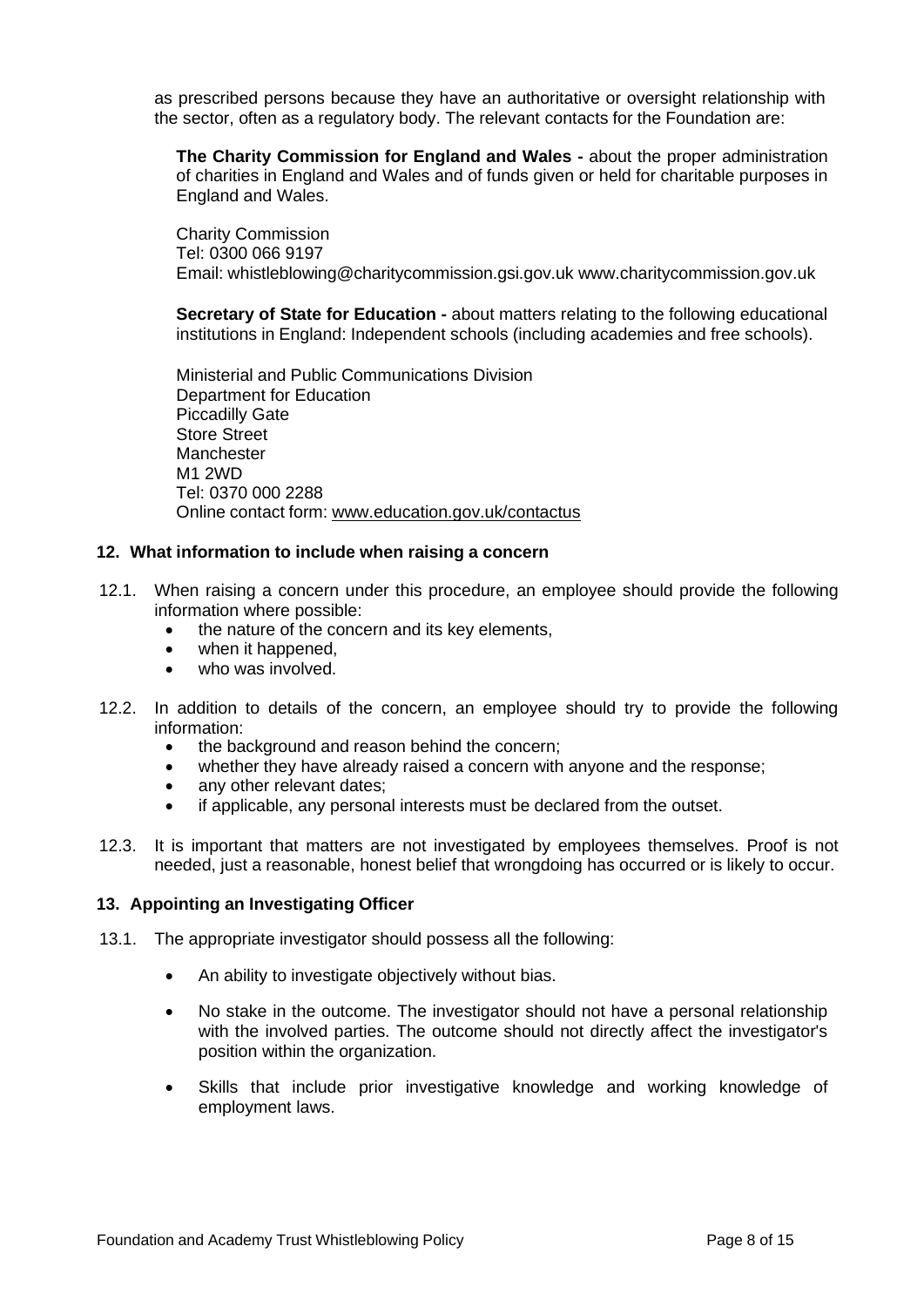- Strong interpersonal skills to build a rapport with the parties involved and to be perceived as neutral and fair.
- Attention to detail.
- The right temperament to conduct interviews.

#### <span id="page-8-0"></span>**14. Investigation**

- 14.1. All investigations will be conducted sensitively, as quickly as possible, and under this procedure. The investigation should be concluded within two months of the matter being raised, though some scenarios may result in a longer timeframe. While the Foundation cannot guarantee that the outcome will be as the employee may wish, the matter will be handled fairly and in accordance with this Whistleblowing Policy.
- 14.2. The individual listed in Section 7 to whom the concern has been raised will establish and record the basis of the concerns, establish if the concerns fall under this Policy and appoint an appropriate impartial Investigating Officer to carry out the investigation.
- 14.3. The Chief Executive Officer will be informed of all reported disclosures and the actions being taken unless it is inappropriate to do so. The whistleblower will remain confidential in this instance.
- 14.5. The Investigating Officer, along with the individual the whistleblowing was reported to, will seek to establish the facts of the matter and assess whether the concern is justified and can be resolved internally.
- 14.6. Within five working days of a concern being received, the appointed Investigating Officer must write to the employee and include the information listed below, as appropriate:
	- Acknowledging that the concern has been received
	- Request a meeting to establish further details
		- The employee may choose to be accompanied by a work colleague or a union representative at the meeting.
		- If the employee prefers, the meeting can be conducted over the telephone or virtually rather than in person face to face.
- 14.7. The Investigating Officer will arrange a meeting with the whistleblower to establish the facts and understand:
	- The background and history of the concerns to obtain as much information as possible.
	- Names, dates and places (where known)
	- The reasons why the employee is particularly concerned about the situation and the grounds for their belief of malpractice
	- Consults with the employee about further steps which could be taken
- 14.8. At the meeting the Investigating Officer should explain to the employee:
	- The name/role of the investigator appointed
	- What steps s/he intends to take to address the concern
- 14.9 Once all relevant information has been obtained from the whistleblower the Investigating Officer will determine whether the disclosure meets the definition of a 'disclosure' under this policy and if so, what form the investigation should take, and if any external agencies need to be informed i.e., Police, DfE, Charity Commission, ICO. Some concerns may be resolved by agreed action without the need for formal investigation. If urgent action is required, this may be taken before any investigation is conducted. The decisions and actions will be recorded.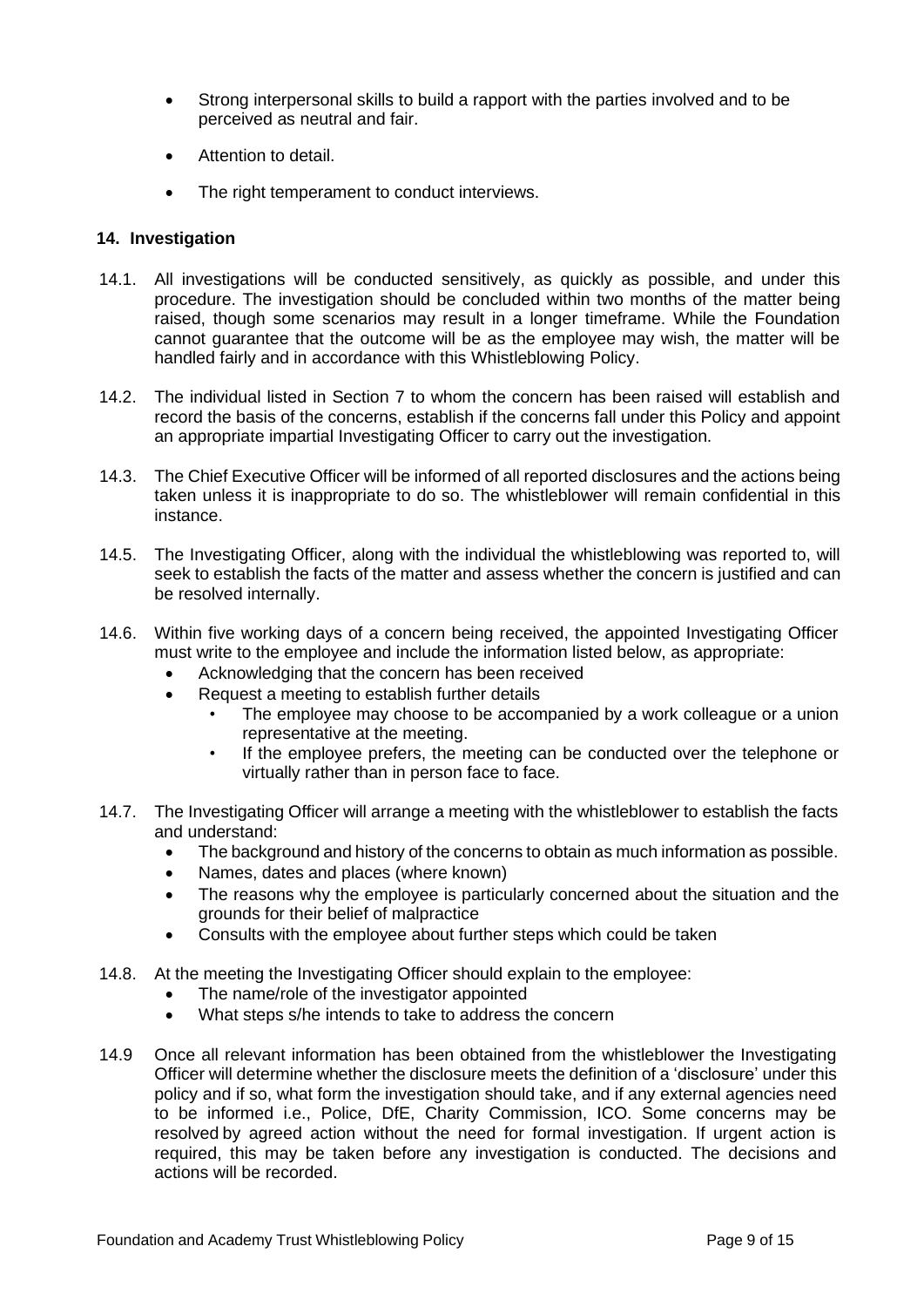- 14.10. The Investigating Officer may seek support from the Company Secretary when carrying out an investigation.
- 14.11. If no investigation is appropriate the Investigating Officer shall write to the employee within three working days of the decision giving full details. Where a disclosure falls outside the scope of this Policy, the Foundation will advise the whistleblower of this and consult with them in respect of taking the matter further, if appropriate. Where an investigation will proceed the Investigating Officer shall write to the whistleblower explaining:
	- How s/he will communicate with the employee during and at the end of the process and that a written response will be sent out within ten working days
	- Likely timescales
	- That their identity will be protected as far as possible, but should the investigation into the concern require the employee to be named as the source of the information, that this will be discussed with the employee before their name is disclosed
	- That the School will do all that it can to protect the employee from discrimination and/or victimisation
	- That the matter will be taken seriously and investigated immediately
	- That if the employee's concern, though raised in good faith, is not confirmed by the investigation, no punitive action will be taken against them
	- If clear evidence is uncovered during the investigation that s/he has made a malicious or vexatious allegation, disciplinary action may be taken against them
- 14.12. The investigation may confirm the allegations to be unfounded in which case the Foundation will deem the matter to be concluded and s/he will be expected not to raise the concern again, unless new evidence becomes available
- 14.13. The grounds on which no further action is taken may include:
	- The concern does not fall within this Policy;
	- The Investigating Officer is satisfied that, on the balance of probabilities, there is no evidence that malpractice has occurred, is occurring or is likely to occur;
	- The matter is already (or has been) the subject of proceedings under one of the school's other procedures or policies;
	- The matter concerned is already the subject of legal proceedings, or has already been referred to the police, an external investigator, the Department for Education or another public authority.
- 14.15. It may be necessary, with anonymous allegations, to consider whether it is possible to take any further action. When making this decision, the Investigating Officer should take the following factors into account:
	- The seriousness of the issue(s) raised
	- The credibility of the concern(s)
	- The likelihood of confirming the allegation(s) from attributable sources
- 14.16. Any investigation may involve third parties to provide further information, advice or assistance, for example involvement of other members of school staff, the school's external auditors, legal or personnel advisors, the police, the Department for Education, the Charity Commissioner.
- 14.17. Records will be kept of work undertaken and actions taken throughout the investigation. The Investigating Officer will consider how best to report the findings and what corrective action needs to be taken which may include some form of disciplinary action or third party referral such as the police.
- 14.18. Where a longer period is needed for investigation, the member of staff will be informed in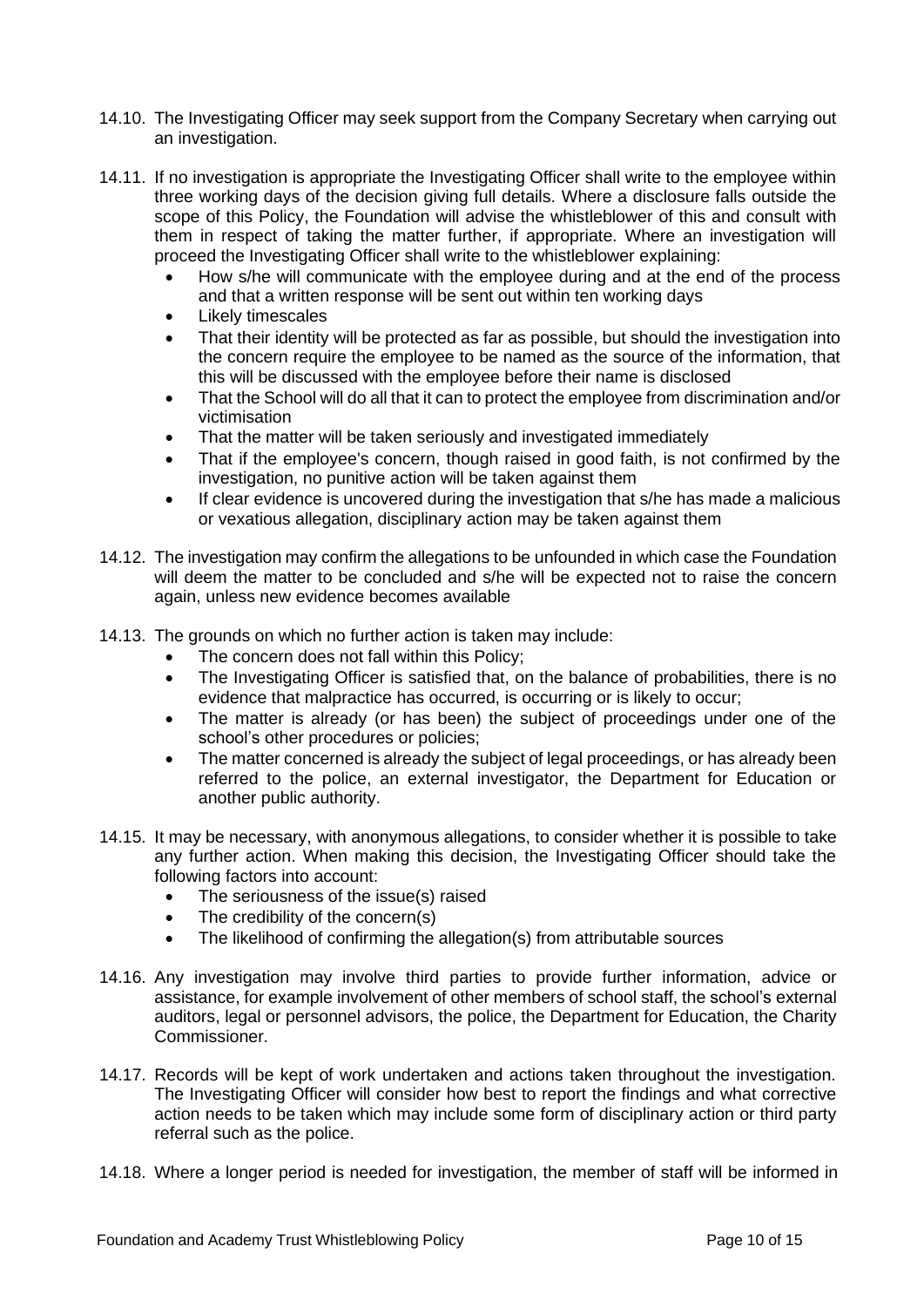writing the reason for the delay and an estimated timescale. Any information provided about the investigation must be treated as confidential. In some cases, the need for confidentiality may prevent the Foundation from providing specific details of the investigation and/or outcomes.

14.19. The whistleblower will be informed of the results of the investigation and the action taken to address the matter. Depending on the nature of the concern or allegation and whether or not it has been substantiated, the matter will be reported to the appropriate Governing Body/committee.

#### <span id="page-10-0"></span>**15. Reporting Outcomes**

- 15.1. Subject to any legal constraints, the whistleblower will be informed in writing by the Investigating Officer of the final outcome of any investigation, including how the matter has been addressed and any recommendations for further action, within ten working days of the completion of the investigation. If there are legal constraints, e.g., a criminal investigation, the whistleblower will receive sufficient information about the outcome of any investigation to enable them to be informed that the concern has been dealt with.
- 15.2. The Audit, Risk and Compliance Committee will be informed of all reported disclosures and the actions being taken unless it is inappropriate to do so. The whistleblower will remain confidential in this instance.
- 15.3. A copy of all documents relating to any investigation will be the passed to the Company Secretary for filing. Investigation files are retained for five years.
- 15.4. If the whistleblower is dissatisfied with the conduct of the investigation or resolution of the matter or has genuine concerns that the matter has not been handled appropriately, the concerns should be raised with the Investigating Officer in the first instance and if these concerns remain unresolved then the whistleblower should contact the Company Secretary or the Chair of the relevant Governing Body/Chair of the Foundation Board/Chair of the Academy Trust Board as appropriate.

#### <span id="page-10-1"></span>**16. Respecting Confidentiality**

- 16.1. Wherever possible the Foundation seeks to respect the confidentiality and anonymity of the whistleblower and will as far as possible protect him/her from reprisals. They will not tolerate any attempt to victimise the whistleblower or attempts to prevent concerns being raised and will consider any necessary disciplinary or corrective action appropriate to the circumstances. However, whilst confidentiality will be maintained as far as possible, in some circumstances, the law may require the identity of the whistle-blower to be made known.
- 16.2. Individuals who raise concerns reasonably, responsibly and in the appropriate manner will not be penalised in any way and will be protected from harassment and victimisation. This will still apply if an individual raises a concern based on information given to them in confidence.

#### <span id="page-10-2"></span>**17. Anonymous Allegations**

- 17.1. Individuals are encouraged to come forward in good faith with genuine concerns with the knowledge they will be taken seriously.
- 17.2. This Policy encourages individuals to put their name to allegations whenever possible. If individuals choose not to disclose who they are it will be much more difficult for the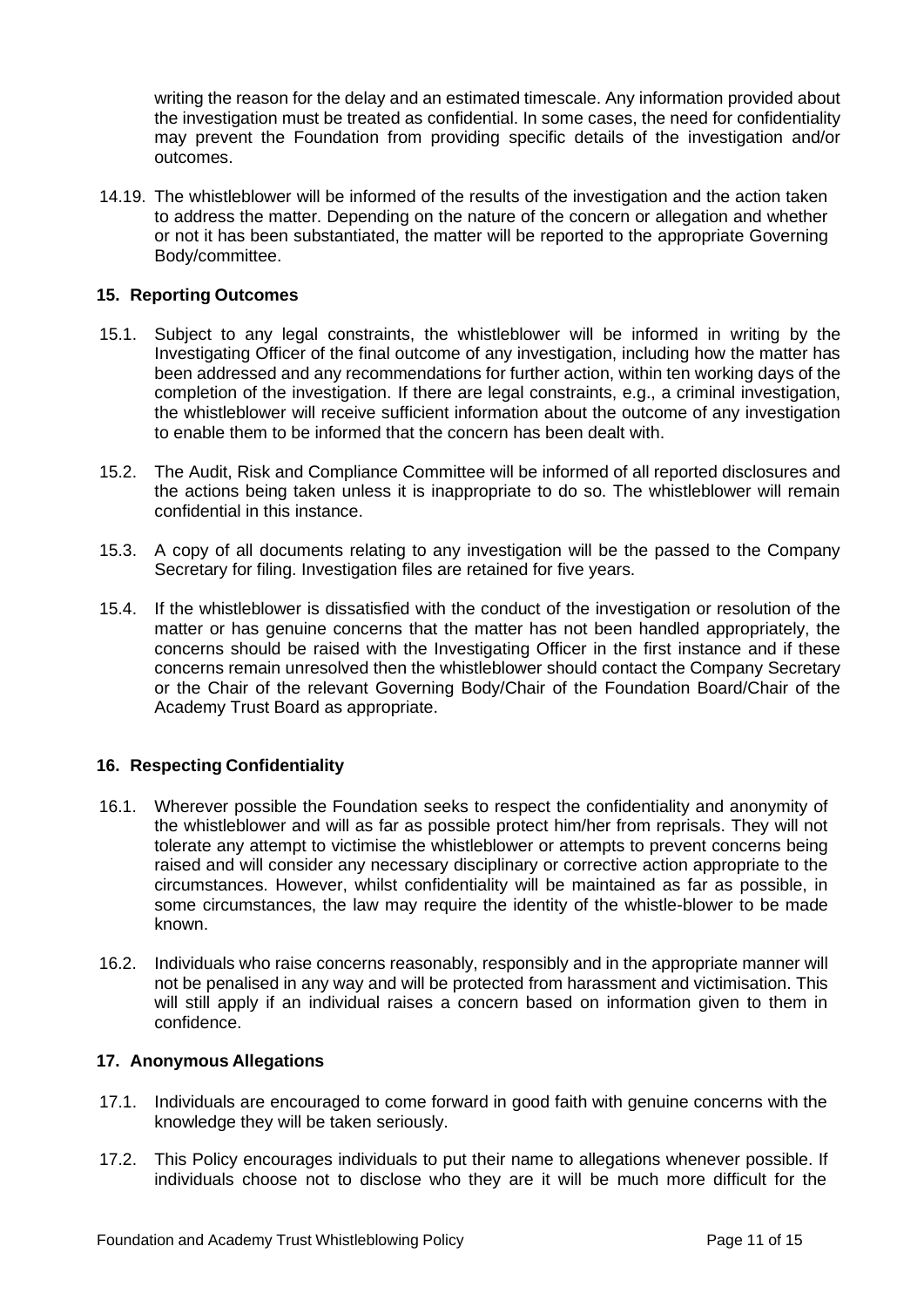Foundation to protect the individual's position. Any action taken to look into an anonymous disclosure and the ability to ask follow up questions or provide feedback will be limited if the whistleblower cannot be contacted. Anonymous whistleblowers may seek feedback through a telephone appointment or by using an anonymised email address.

17.3. That said, anonymous disclosures are preferable to silence about serious wrongdoing or danger and will still be appropriately investigated if sufficient specific information is provided to enable this to happen.

#### <span id="page-11-0"></span>**18. Whistleblowing by members of the public**

- 18.1. Unlike disclosures by employees, PIDA does not offer legal protection for disclosures made by members of the public. However, the Foundation will take reasonable and appropriate action to protect members of the public when they make a disclosure.
- 18.2. The Foundation considers that any disclosure made by members of the public in respect of serious misconduct should be handled in the same way as disclosures made by employees.
- 18.3. Once a disclosure from a member of the public has been received by the Foundation, it will be handled in the same way as a disclosure made by a whistleblower under PIDA.

#### <span id="page-11-1"></span>**19. Raising Unfounded Malicious Concerns**

- 19.1. Employees are encouraged to raise concerns when they believe there to potentially be an issue. If an allegation is made in good faith, but the investigation finds no wrongdoing, there will be no disciplinary action against the member of staff who raised the concern.
- 19.2. If, however, an allegation is shown to be deliberately invented or malicious, the trust will consider whether any disciplinary action is appropriate against the person making the allegation.

#### <span id="page-11-2"></span>**20. Conclusion**

- 20.1. Existing good practice within the Foundation in terms of their systems of internal control, both financial and non-financial, and the external regulatory environment in which the organisation operates ensure that cases of suspected fraud or impropriety rarely occur. This whistleblowing policy is provided as a reference document to establish a framework within which issues can be raised confidentially internally and if necessary, outside the management structure. This document is a public commitment that concerns are taken seriously and will be actioned.
- 21.1 The Whistleblowing Policy is intended to provide employees with a procedure for raising concerns and resolving these within the School. If an employee is not satisfied with the response, the Investigating Officer should ensure that s/he is made aware with whom s/he may raise the matter externally:
	- Public Concern at Wor[k](#page-11-3)<sup>1</sup> [http://www.pcaw.co.uk](http://www.pcaw.co.uk/) Tel no 0207 404 6609
	- Recognised trade union
	- Relevant professional bodies or regulatory organisations;
	- A solicitor
	- A list of prescribed bodies to whom staff can raise concerns with is included [here.](https://www.gov.uk/government/publications/blowing-the-whistle-list-of-prescribed-people-and-bodies--2/whistleblowing-list-of-prescribed-people-and-bodies#education)

<span id="page-11-3"></span><sup>1</sup> Public Concern at Work is a registered charity that employees can contact for advice to assist them in raising concerns about poor practice at work. The charity also provides advice to employers as to the possible ways to address these concerns.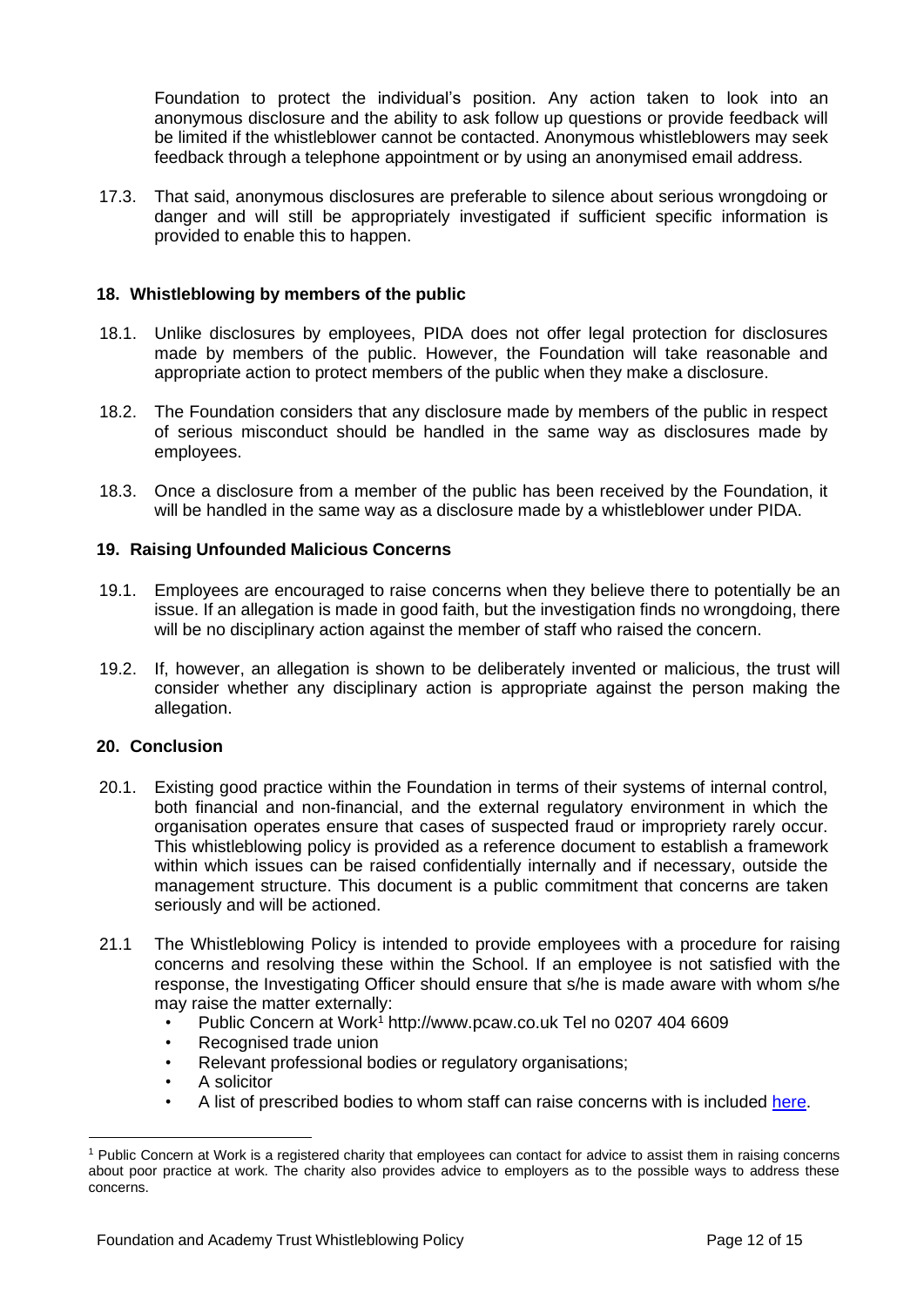21.2 The Investigating Officer should stress to the employee that if s/he chooses to take a concern outside the School, it is the employee's responsibility to ensure that confidential information is not disclosed, i.e., confidential information, in whatever format, is not handed over to a third party.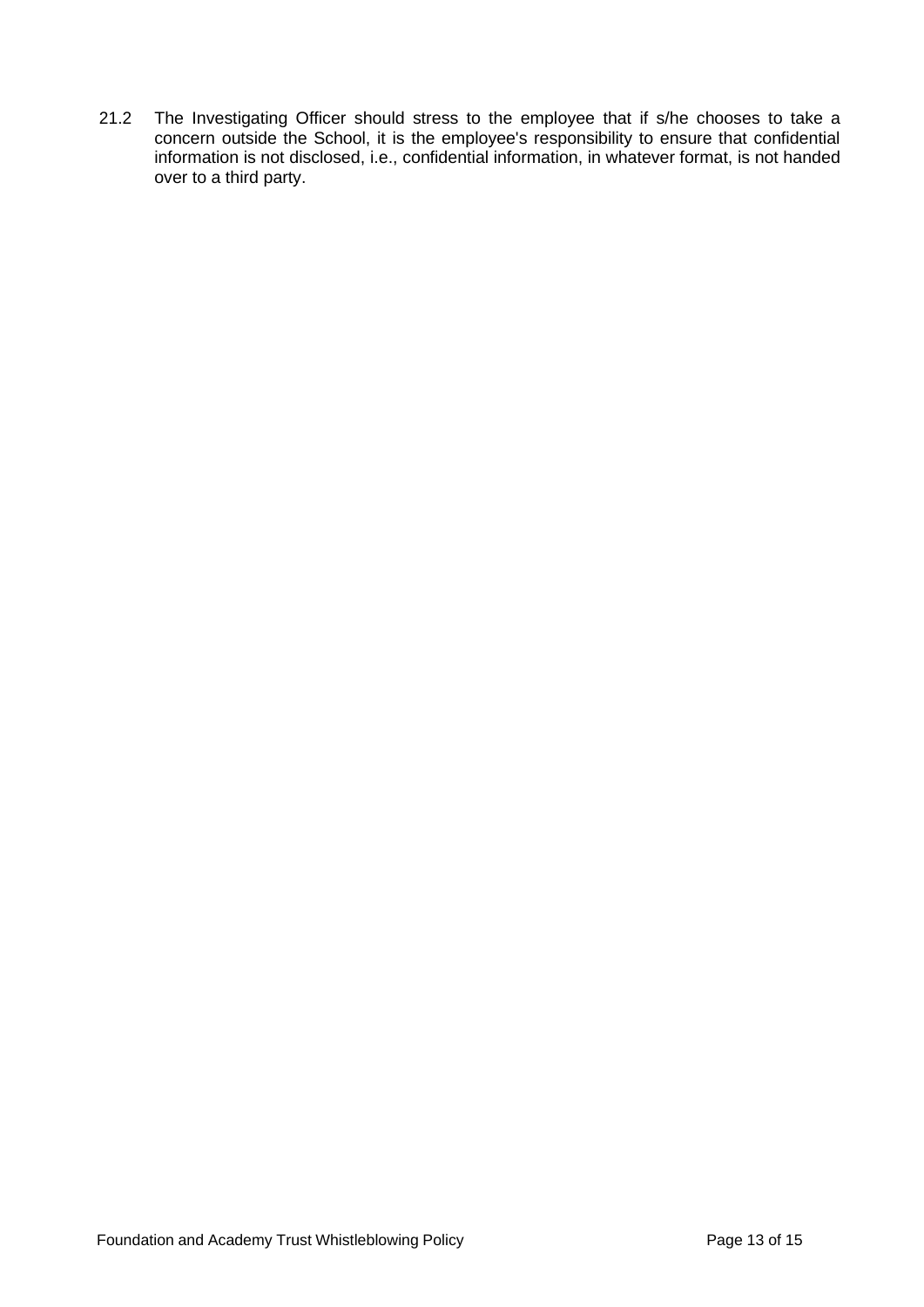#### <span id="page-13-0"></span>**Appendix 1: Safeguarding**

Nothing within this procedure is intended to prevent staff from complying with their statutory obligations in accordance with *Keeping Children Safe in Education* (DfE, September 2021). In particular:

- o **Safeguarding / Child Protection Policy:** You should raise any initial safeguarding concerns about a child with the Designated Safeguarding Lead in accordance with the School's Child Protection and Safeguarding Policy and Procedures.
- o **Safeguarding - member of staff:** You should raise any concerns about another staff member with the Head/Principal/Chief Master, or if the concern is about the Head/Principal/Chief Master, with the Chair of Governors (without first notifying the Head) in accordance with the relevant section of the School's Child Protection and Safeguarding Policy and Procedures.
- o **Whistleblowing Policy:** You should follow this procedure to raise concerns about poor or unsafe safeguarding practices at the School or potential failures by the School or staff to properly safeguard the welfare of pupils if you are concerned that the School's Child Protection and Safeguarding Policy and Procedures are not being followed correctly.
- o **Children's Social Care:** In exceptional circumstances, or if at any point there is a risk of immediate serious harm to a child, a referral should be made to Children's Social Care and/or police immediately.

#### **NSPCC**

The NSPCC whistleblowing helpline is available for staff who do not feel able to raise concerns regarding child protection failures internally. Staff can call 0800 028 0285 (8am-8pm Monday-Friday) or email [help@nspcc.org.uk.](mailto:help@nspcc.org.uk)

#### **Exit interview**

All staff have an awareness of what they are expected and encouraged to raise concerns they have, whether related to the safeguarding and welfare of pupils, the conduct of staff or other matters, during the course of their employment in accordance with this policy. Safeguarding children is at the centre of the School's culture and is considered formally during staff performance development reviews and appraisal and finally at exit interviews which are held with all leavers. Staff who raise concerns about working practices at the School to the Designated Safeguarding Lead or an appropriate senior member of Staff will be protected from detriment under this policy.